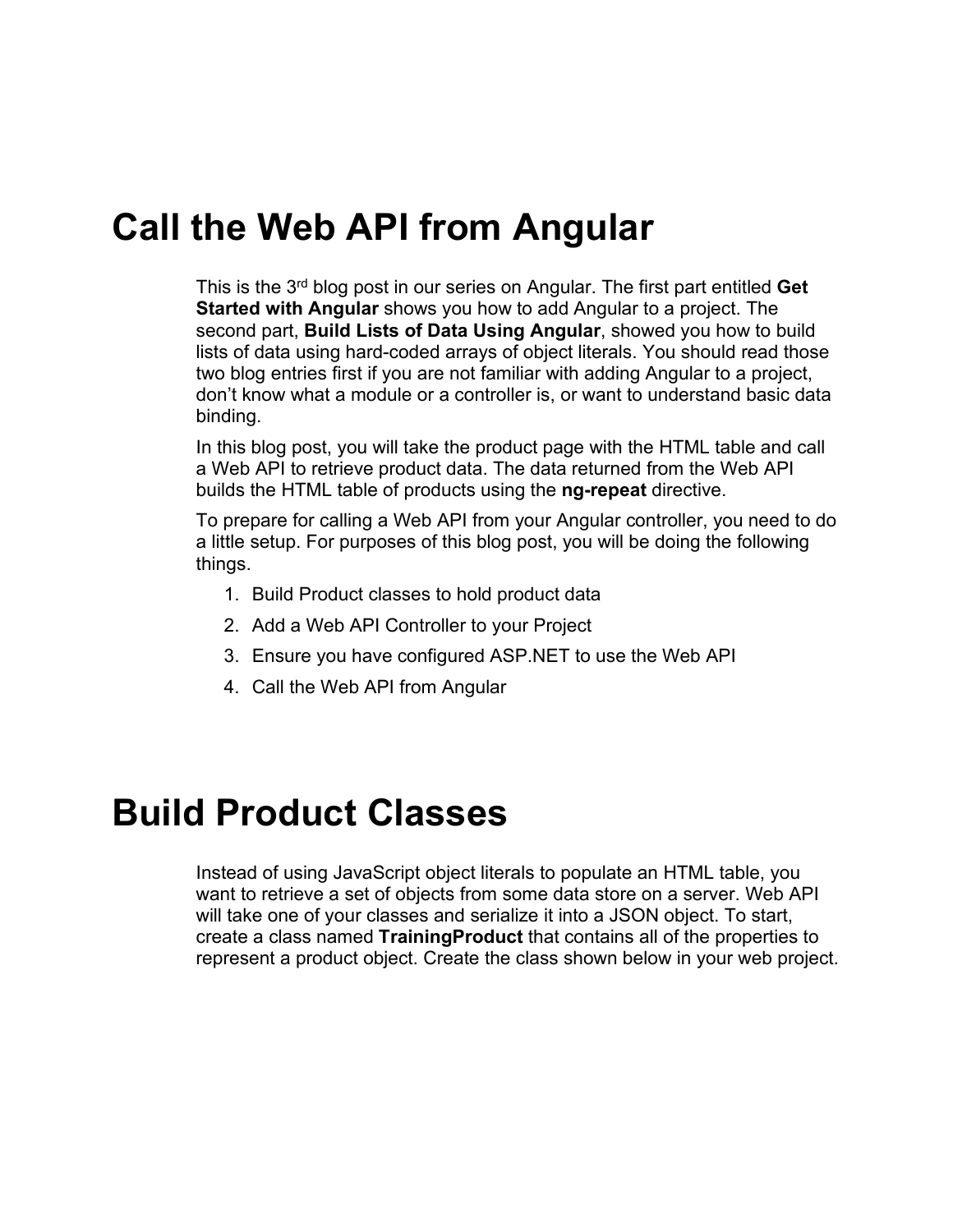```
public class TrainingProduct
{
  public int ProductId { get; set; }
  public string ProductName { get; set; }
  public DateTime IntroductionDate { get; set; }
  public string Url { get; set; }
  public decimal Price { get; set; }
  public int CategoryId { get; set; }
}
```
Next, build a class named **TrainingProductManager** that is responsible for building a collection of TrainingProduct objects. You could use the Entity Framework, Haystack or any other data layer you want to retrieve data from a Product table in a database. To keep things simple in this post, I am just going to create some mock data as shown in the code below.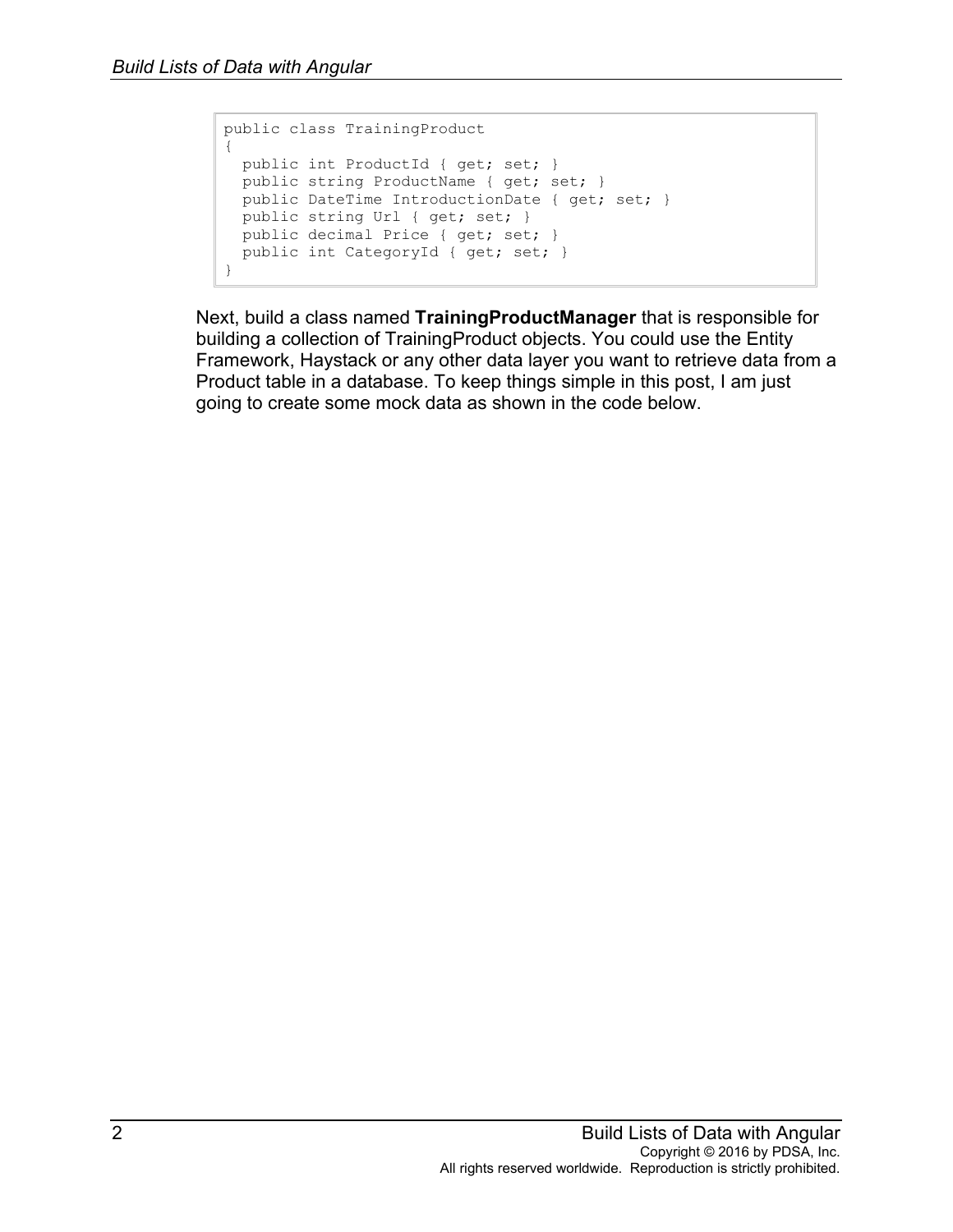```
public class TrainingProductManager
{
  public List<TrainingProduct> Get()
\{List<TrainingProduct> ret = new List<TrainingProduct>();
     // TODO: Add your own data access method here
     ret = CreateMockData();
     return ret;
   }
  protected List<TrainingProduct> CreateMockData()
\{List<TrainingProduct> ret = new List<TrainingProduct>();
     ret.Add(new TrainingProduct()
     {
      ProductId = 1,
       ProductName = "Extending Bootstrap with CSS, 
                     JavaScript and jQuery",
       IntroductionDate = Convert.ToDateTime("6/11/2015"),
      Ur1 = "http://bit.ly/1SNzc0i",Price = Convert. ToDecimal (29.00),
       CategoryId = 1
     });
     ret.Add(new TrainingProduct()
     {
      ProductId = 2,
       ProductName = "Build your own Bootstrap Business
                      Application Template in MVC",
      IntroductionDate = Convert. ToDateTime ("1/29/2015"),
      Url = "http://bit.ly/1I8ZqZg",
      Price = Convert. ToDecimal (29.00),
       CategoryId = 1
     });
     // MORE ENTRIES HERE
}
```
Once you have a generic List of TrainingProduct objects, it is this data that is returned from the Web API. As I stated previously, Web API will automatically serialize this generic List into an array of JSON objects and return that to your Angular controller.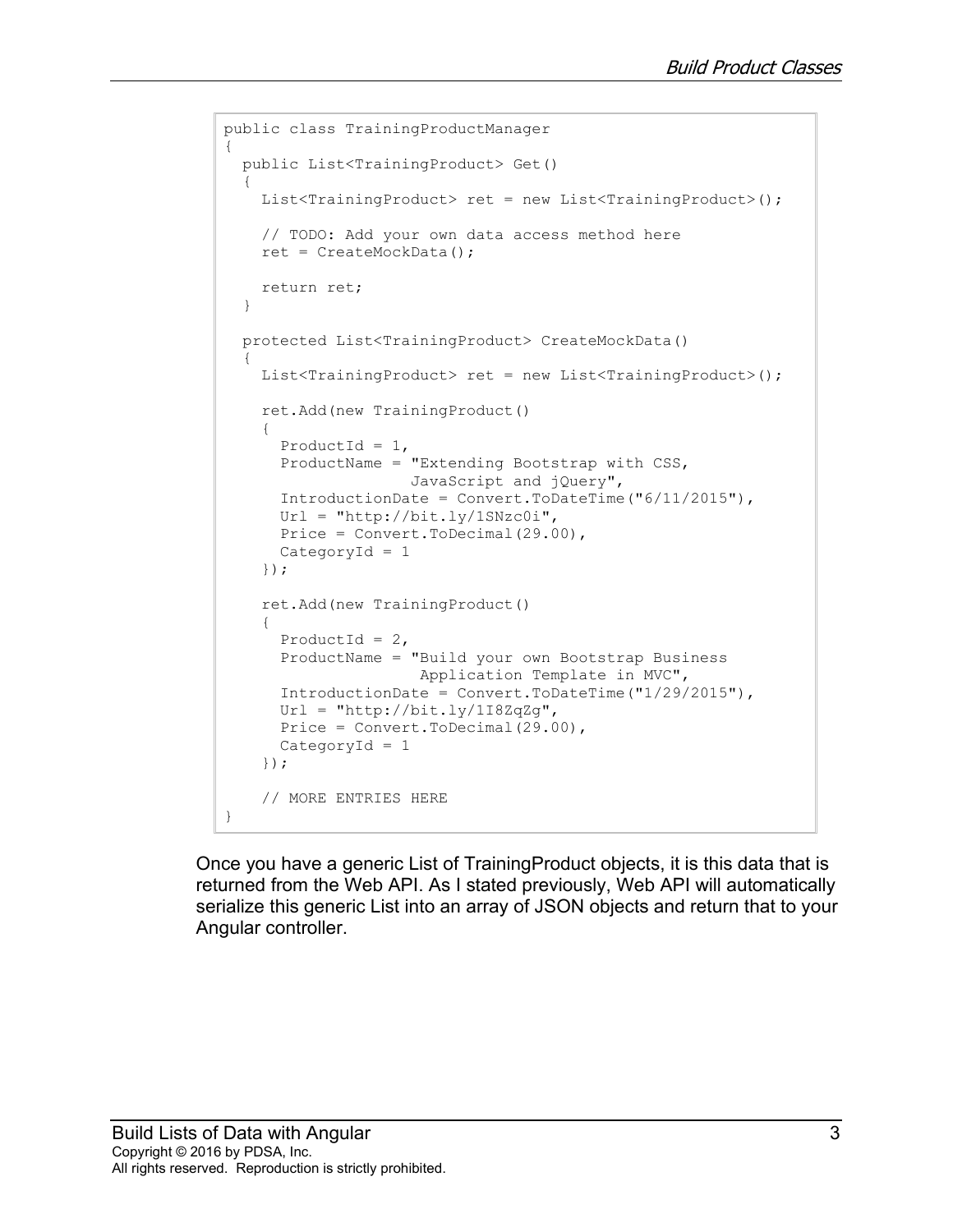#### **Add Web API to your Project**

Depending on how you built your project you may or may not have the appropriate DLLs and other necessary artifacts to support an ASP.NET Web API controller class. I am going to assume that you have not used a Web API in your project and show you how to add them to your project.

Add a new folder \Controllers-Api. While it is not necessary to add a new folder to contain your Web API controller classes, I like keeping them separate from my MVC controllers.

Right mouse click on your Visual Studio project and select **Add | New Folder** from the content-sensitive menu. Set the name to **Controllers-Api** and press the enter key.

Add a new controller by right-mouse clicking on the new folder you just added and select **Add | Web API Controller Class (v2.1)**. NOTE: If this option does not show up on your Add menu, select New Item…, drill into the **Web | Web API** folder on the dialog and select Web API Controller Class (v2.1). Set the name to **ProductController** and click the OK or the Add button.

Within the ProductController class locate the following method stub created for you by Visual Studio.

```
// GET api/<controller>
public IEnumerable<string> Get() {
  return new string[] { "value1", "value2" };
}
```
Replace this method with the following code. NOTE: You may need to include the Namespace in which you created the TrainingProduct and TrainingProductManager classes.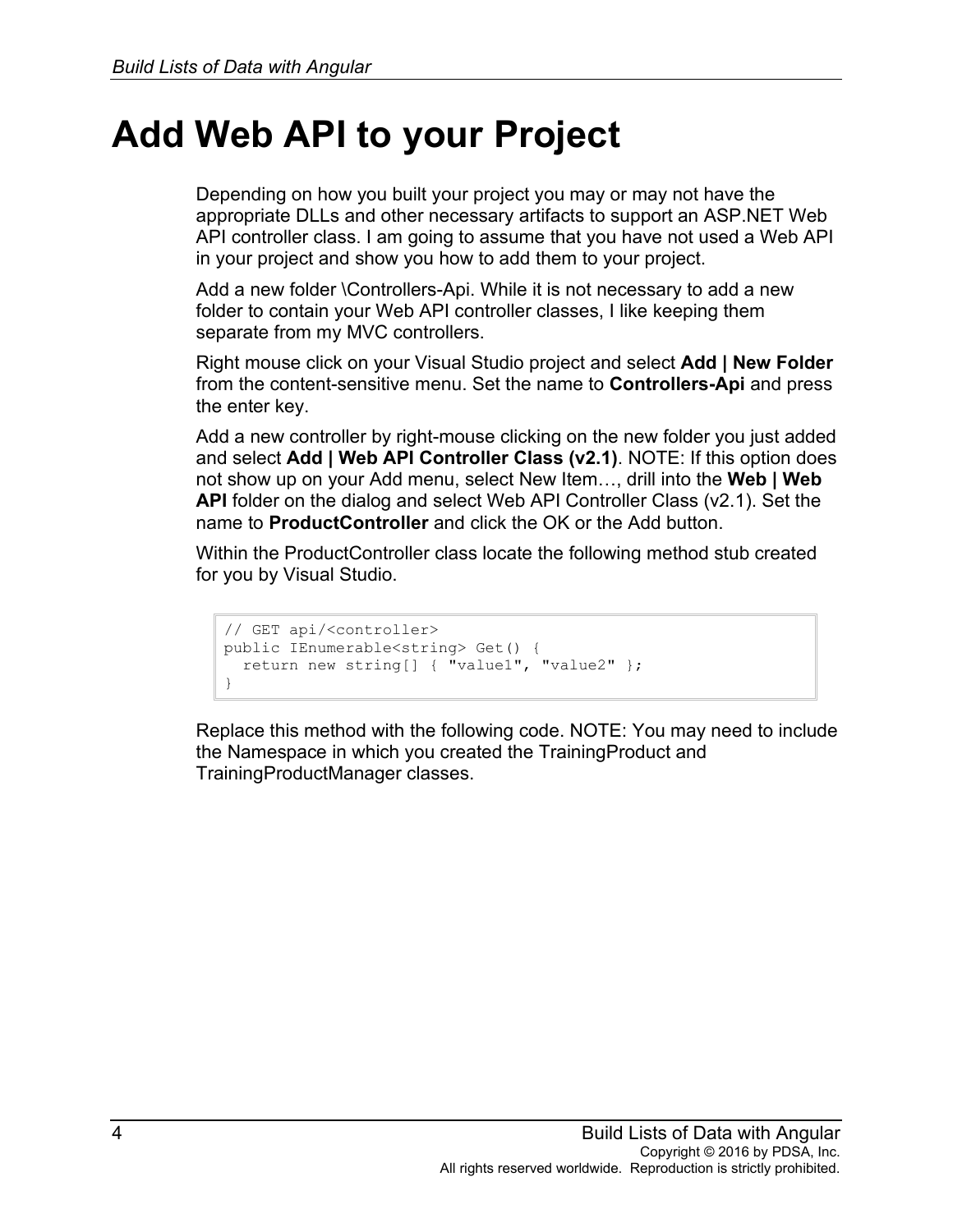```
[HttpGet()]
public IHttpActionResult Get() {
  IHttpActionResult ret = null;
  TrainingProductManager mgr =
  new TrainingProductManager();
  List<TrainingProduct> list;
  // Get all Products
 list = mqr.Get();if (list.Count > 0) {
  ret = Ok(list); }
  else {
    ret = NotFound();
   }
  return ret;
}
```
In the code above you create an instance of the TrainingProductManager class as you use that to get a collection of TrainingProduct objects. The return value from your Web API should always be an instance of an IHttpActionResult. This message includes an HTTP status code such as 200 or 404 plus any data you wish to send. In this case you use the Ok() method that is part of the ApiController class. This method accepts any data you wish to send, in this case the list of products, and sets a 200 status code. This is where the Web API framework automatically serializes your data into JSON. If there are no products to return use the NotFound() method to return a 404 status code to inform the front end that no data was found.

## **Configure Web API Routes**

If you did not have any Web API features in your project before, you may need to register your intent to use the Web API with ASP.NET. This means that you have to configure the route that MVC should follow to locate any Web API controller so MVC knows they are different from a page controller. To do this, create a different prefix for calling your API controllers such as "api". The easiest method to accomplish this registration is to create a class called WebApiConfig. Add this class to the \App\_Start folder in your project. Type the following code into this new class. *NOTE: Check to make sure this class does not already exist in your \App\_Start folder.*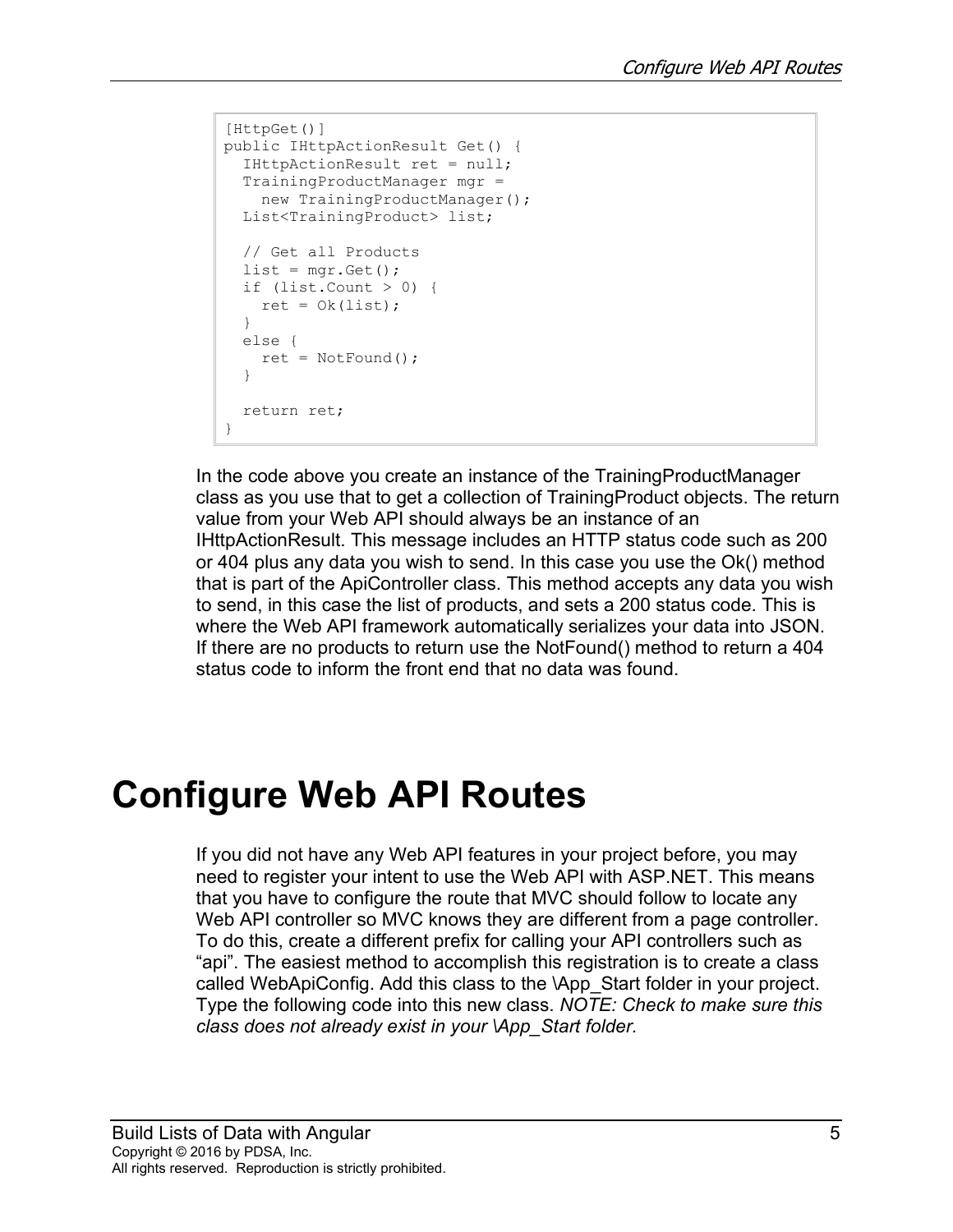```
using System.Web.Http;
public static void Register(
       HttpConfiguration config)
{
  // Web API routes
  config.MapHttpAttributeRoutes();
  // Add route for our API calls
   config.Routes.MapHttpRoute(
      name: "DefaultApi",
      routeTemplate: "api/{controller}/{id}",
      defaults: new { id =
                   RouteParameter.Optional }
  );
}
```
The above code first configures the ASP.NET runtime to allow for Web API calls by calling the MapHttpAttributeRoutes method. Next, it adds a new HttpRoute and sets up a new template with the "api" prefix. When you make a call to your Web API controllers you always prefix them with "api" to distinguish them from a normal MVC page controller. You can use any prefix you desire, but "api" is an industry convention.

Now that you have this class and method defined you need to call it from the Application\_Start method in the Global.asax. Open the Global.asax file and add two new using statements. The first will be to the System.Web.HTTP namespace. This is needed to access the GlobalConfiguration class that is responsible for configuring the ASP.NET runtime with your new Web API template. The second namespace will the name of your project, followed by App Start which is the folder name used when you create a class within that folder.

```
using System.Web.HTTP;
using [YOUR PROJECT NAME].App Start;
```
Locate the Application\_Start() method and add the line of code GlobalConfiguration.Configure() above the RouteConfig.RegisterRoutes() method call as shown in the code below.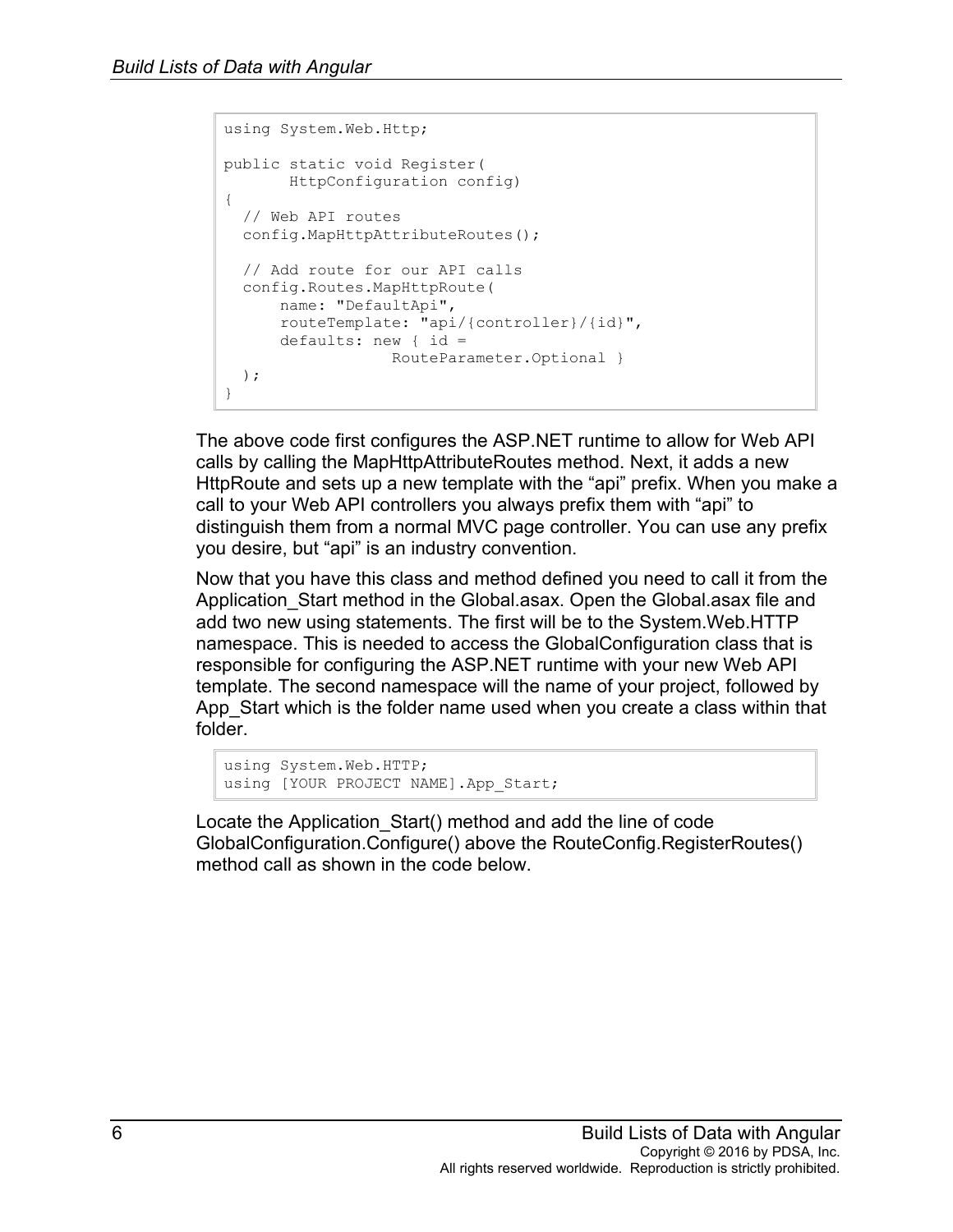```
protected void Application Start() {
 AreaRegistration.RegisterAllAreas();
  FilterConfig.RegisterGlobalFilters(GlobalFilters.Filters);
  GlobalConfiguration.Configure(WebApiConfig.Register);
   RouteConfig.RegisterRoutes(RouteTable.Routes);
   BundleConfig.RegisterBundles(BundleTable.Bundles);
}
```
# **Call Web API from your Controller**

Now that you have all the classes in place for a Web API call, you are now ready to call it from your Angular code. Open up the productController.js file and modify the beginning of the function PTCController. Add one more core service that Angular provides, namely the data service that communicates with remote HTTP servers via a browser's built-in mechanism such as XMLHttpRequest or JSONP. The name of this core Angular service is passed to your controller as **\$http**. Just like you did with your \$scope variable, let's assign this to your own variable. Use the name **dataService** in this sample.

```
function PTCController($scope, $http) {
  var vm = $scope;
  var dataService = $http;
```
Locate where you declared the vm.products variable in the previous blog post and modify the variable to be an empty array instead of hard-coded object literals as shown in the code below.

```
// Expose a 'products' collection
vm.products = [];
```
In future posts I will cover how to deal with exceptions that come back from Web API calls, but for now, let's just create a function to handle any exceptions by grabbing the data.ExceptionMessage property that comes back from the Web API calls.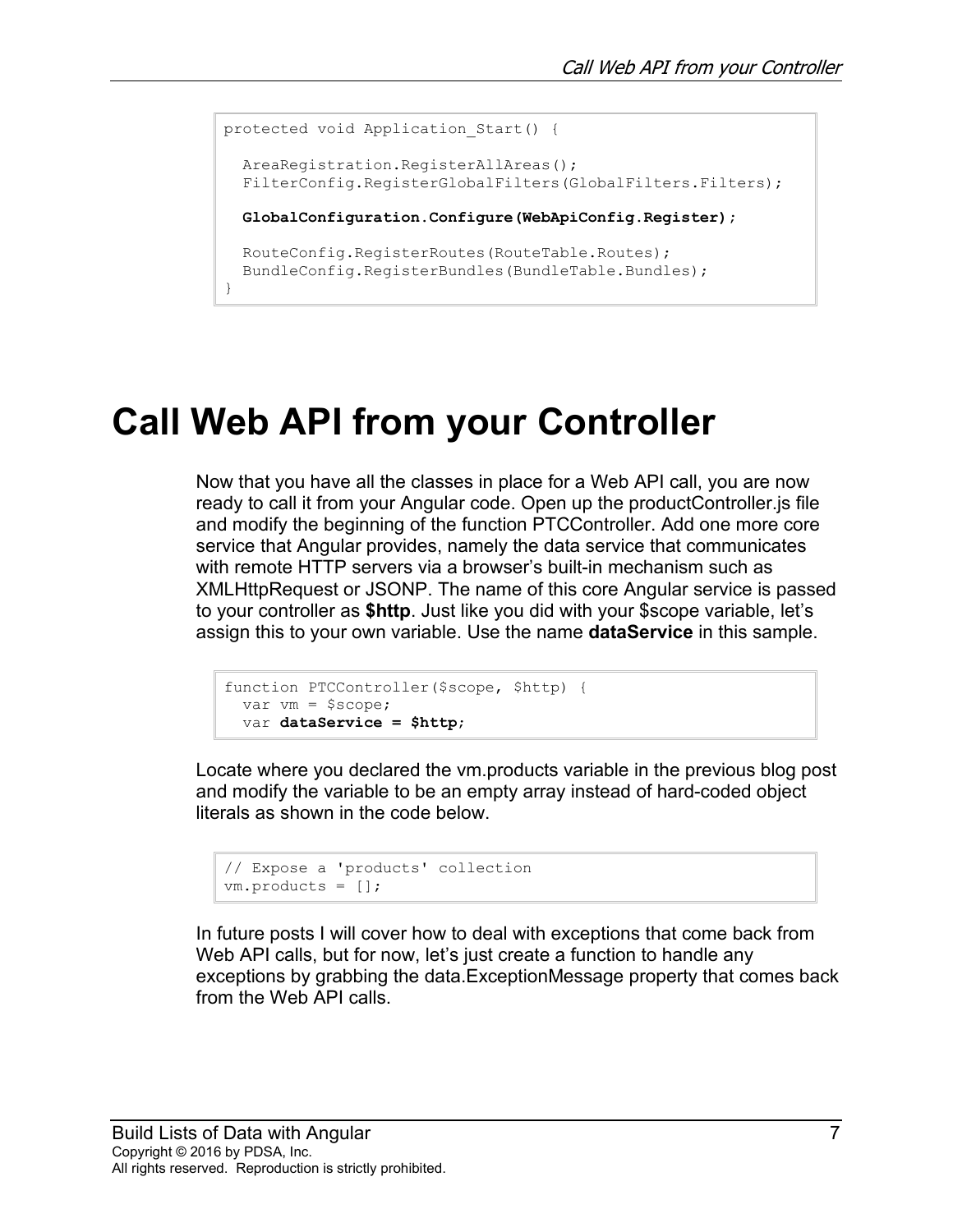```
function handleException(error) {
  alert(error.data.ExceptionMessage);
}
```
Write a function called productList() to make the Web API call using the data service passed into our controller. The data service provided by Angular exposes several shortcut methods corresponding to the appropriate HTTP verbs, namely; get, post, put, delete and a few others. Since we are performing a GET to retrieve our product data from our Web API, call the get() method on the data service.

```
function productList() {
  dataService.get("/api/Product")
    .then(function (result) {
      vm.products = result.data;
    }, function (error) {
     handleException(error);
    });
}
```
Let's break down the various components of the get() method. Here is an overview of this function.

```
$http.get("URL TO WEB API")
     .then(success function (result){}, 
           error function (error) {});
```
The parameter you pass to the get() method is the URL to your Web API controller. This method returns a "promise" which is nothing more than an object that takes care of making an asynchronous call for you. The chained method then() is used to inform the promise of what function to call if the Web API is successful and which function to call if an error is returned. In each case an object is passed back to you with some properties that you can query to see what happened. The objects are the same for both success and failure and contain the following properties:

data = Either a string or object containing data from your Web API call

status = An HTTP status code number such as 200 or 404

headers = A function to allow you to get the headers from the call

config = A configuration object that was used for sending the request

statusText = An HTTP status text returned from the call

Look at the productList() function you wrote and see that in the success function, you take the data property from the result parameter and assign that to your array named vm.products. By doing this, you allow the data binding of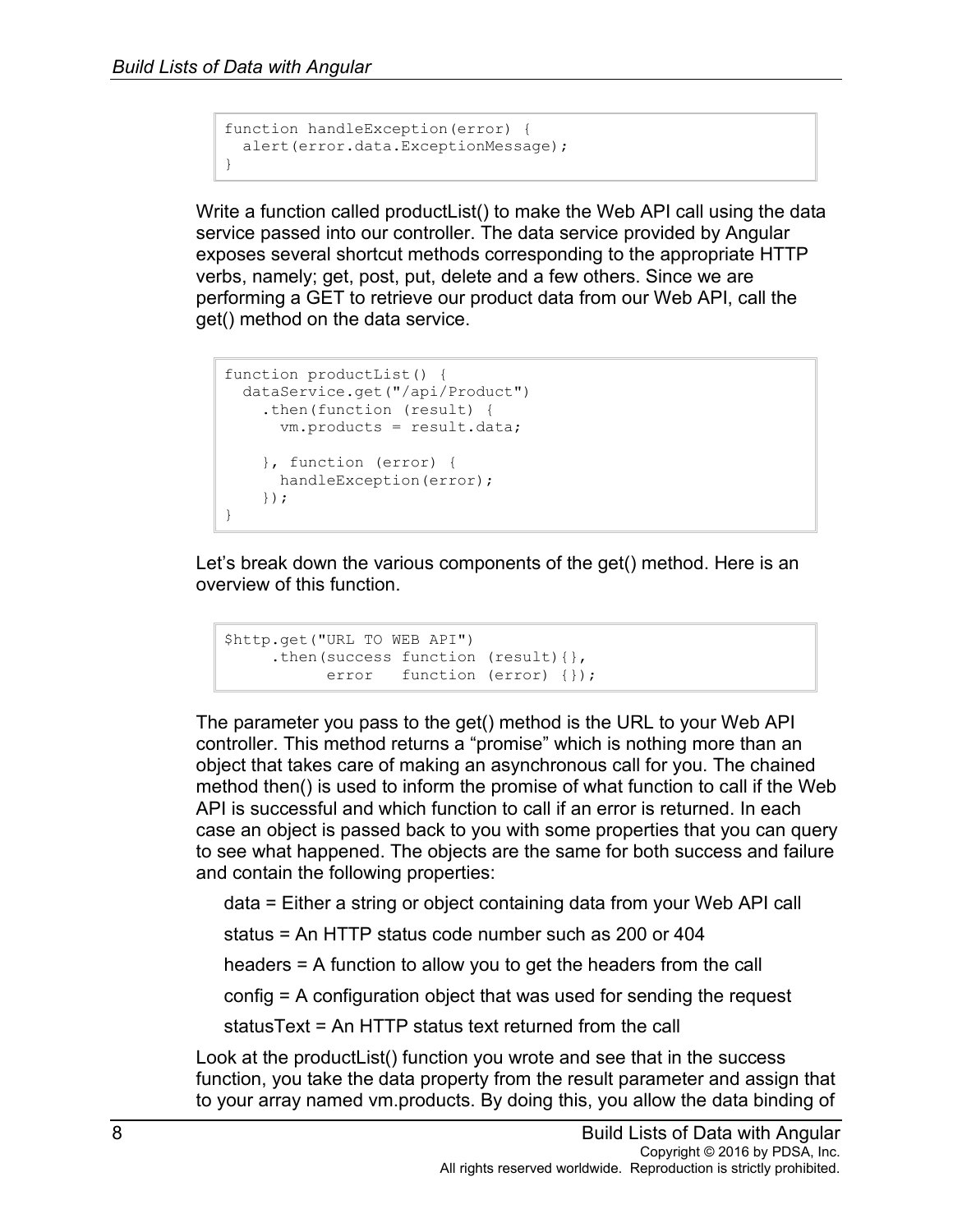Angular to take over and update any bound items on the page. In this case the ng-repeat attached to the <tr> on your HTML table causes a redrawing of your HTML table based on the new data in the array.

Now that you have the function productList() written, you need to call it when you enter your controller. Immediately after declaring all your variables on your scope, call the productList() function. Below is what the complete productController.js file should now look like.

```
(function () {
  'use strict';
   angular.module('ptcApp')
     .controller('PTCController', PTCController);
   function PTCController($scope, $http) {
   var vm = $score; var dataService = $http;
     // Expose a 'product' object
     vm.product = {
      ProductName: 'Pluralsight Subscription'
     };
     // Create a list of categories
     vm.categories = [
      { CategoryName: 'Videos' },
       { CategoryName: 'Books' },
       { CategoryName: 'Articles' }
     ];
     vm.products = [];
    productList();
     function handleException(error) {
      alert(error.data.ExceptionMessage);
     }
     function productList() {
       dataService.get("/api/Product")
         .then(function (result) {
           vm.products = result.data;
         }, function (error) {
           handleException(error);
         });
     }
   }
})();
```
The last thing you need to do is to modify the building of the product table data. Let's add a couple more columns to our HTML table using the following code: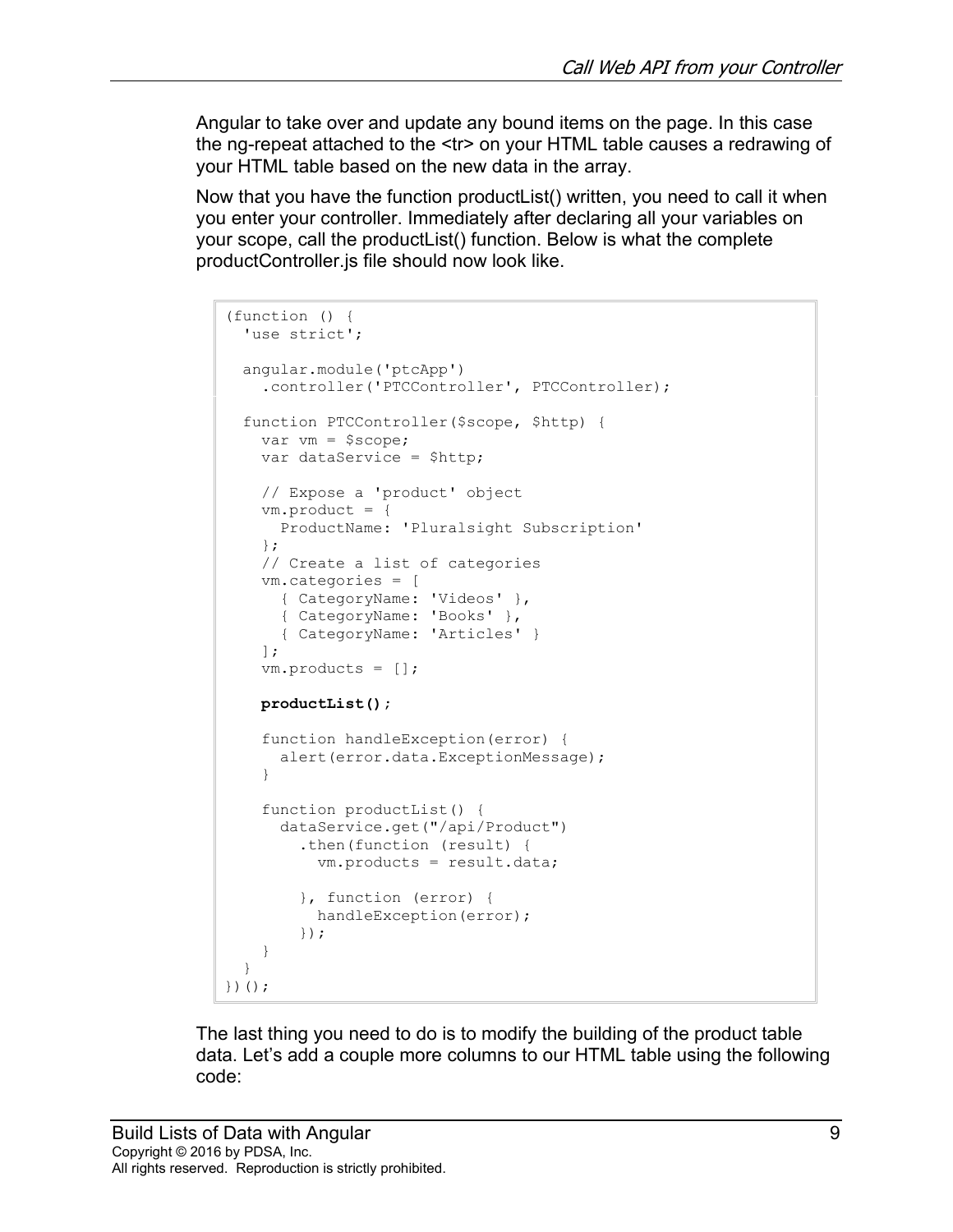```
<tr ng-repeat="product in products">
 <td>{{product.ProductName}}</td>
  <td>{{product.IntroductionDate | date: mm/dd/yyyy }}</td>
 <td>{{product.Url}}</td>
  <td class="text-right">{{product.Price | currency: $ }}</td>
\langle/tr>
```
In this new ng-repeat you are adding the IntroductionDate and Url to the table. Notice the use of the "date" filter that assists you in formatting the IntroductionDate data. Figure 1 shows you what the final HTML product table looks like after running this sample.

| $\times$<br>ん ないこと<br>■ http://localhost:53285/Angu Q - +<br>Angular Sample<br>$\times$<br>Products |                      |                       |         |
|-----------------------------------------------------------------------------------------------------|----------------------|-----------------------|---------|
| <b>Product Name</b>                                                                                 | Introduction<br>Date | URL                   | Price   |
| Extending Bootstrap with CSS, JavaScript and jQuery                                                 | Jun 11, 2015         | http://bit.ly/1SNzc0i | \$29.00 |
| Build your own Bootstrap Business Application<br>Template in MVC                                    | Jan 29, 2015         | http://bit.ly/1l8ZqZg | \$29.00 |
| Building Mobile Web Sites Using Web Forms,<br>Bootstrap, and HTML5                                  | Aug 28, 2014         | http://bit.ly/1J2dcrj | \$29.00 |
| How to Start and Run A Consulting Business                                                          | Sep 12, 2013         | http://bit.ly/1L8kOwd | \$29.00 |
| The Many Approaches to XML Processing in .NET<br>Applications                                       | Jul 22, 2013         | http://bit.ly/1DBfUgd | \$29.00 |
| WPF for the Business Programmer                                                                     | Jun 12, 2009         | http://bit.ly/1UF858z | \$29.00 |
| WPF for the Visual Basic Programmer - Part 1                                                        | Dec 16, 2014         | http://bit.ly/1uFxS7C | \$29.00 |
| WPF for the Visual Basic Programmer - Part 2                                                        | Feb 18, 2014         | http://bit.ly/1MjQ9NG | \$29.00 |

Figure 1: A list of products retrieved via the Web API.

## **Summary**

The \$http data service is built-in to Angular. All you need to do is to add an additional parameter in your controller function. It is recommended you assign the \$http variable to your own variable name for flexibility. Also in this post you learned to configure your web project to make calls to a Web API.